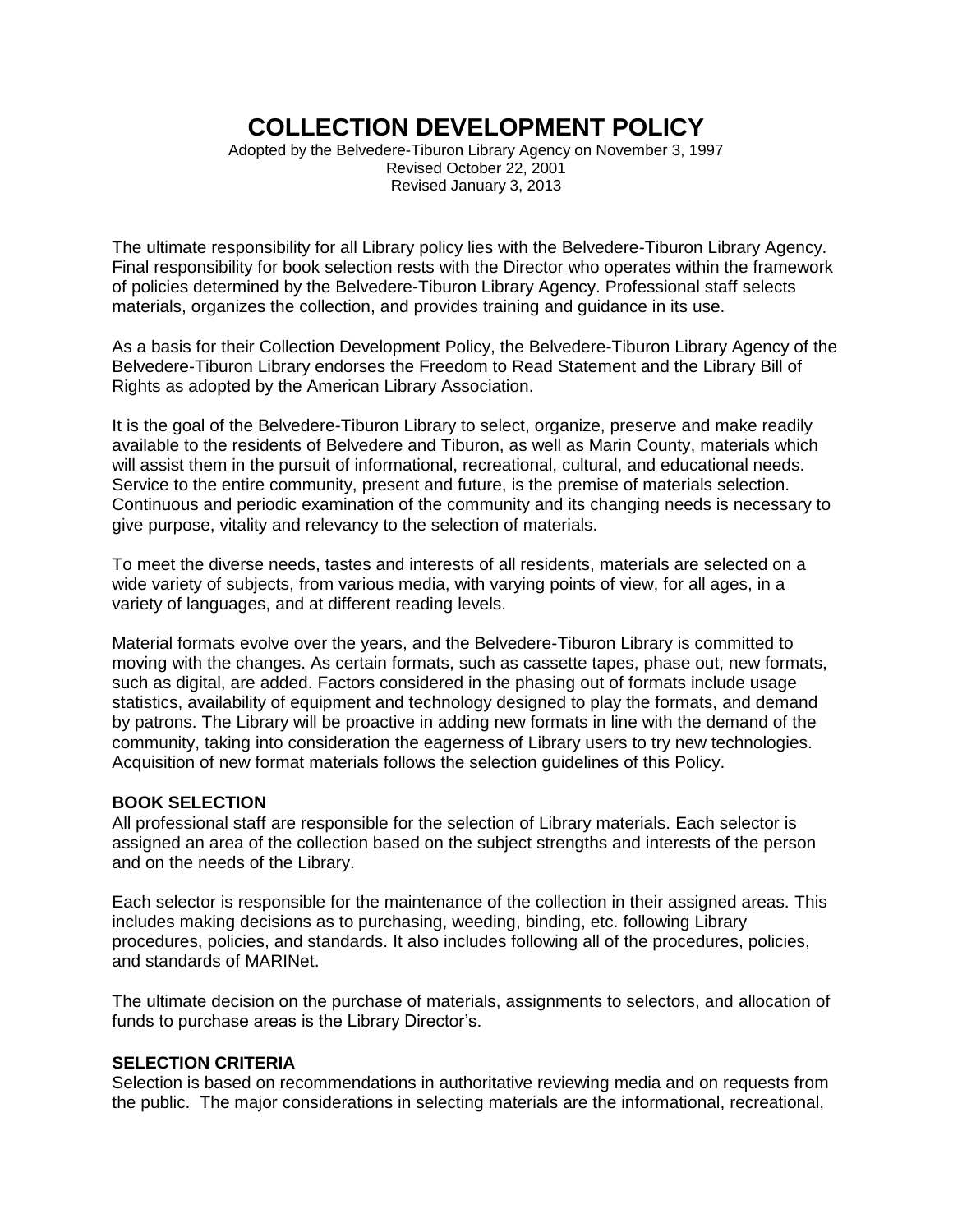and educational needs of the Belvedere-Tiburon Library community. While budgetary and space limitations make it impossible for a small public Library to build a comprehensive collection in all subject and interest areas, the Library does endeavor to offer a collection which is diversified, well-developed and as balanced as possible. Inclusion of an item in the collection does not indicate Library endorsement of its content.

Specific criteria for selection of individual titles include:

- 1) Contemporary significance or current usefulness or interest.
- 2) Authority and competence of presentation.
- 3) Importance as a historical record or of permanent value.
- 4) Relevance to existing collections.
- 5) Availability through MARINet, other networks, or Inter-Library Loan (ILL).
- 6) Requests from users of the Library.
- 7) Presentation of all views of controversial issues.
- 8) Physical qualities of books and digital format of e-resources.
- 9) Balance of individual interest with general demand.
- 10) Cost in relation to the individual title and to the overall collection.

It is the function and duty of the Library to provide objective material on controversial issues. The material should represent a variety of legitimate viewpoints so that each citizen may have free access to thinking on all sides of an issue in order to make his/her own decision. The professional staff exercises its professional judgment in determining which material will meet popular demand and yet preserve the balance of the collection.

The Belvedere-Tiburon Library will consider the holdings of MARINet in its purchasing and weeding decisions. As the purpose of the Network is resource sharing, the Belvedere-Tiburon Library will obtain materials for its patrons and make its holdings accessible through the formal material transfer procedures set up within the Network, through Link+, and through Inter-Library Loan.

# **SELECTION SOURCES**

The librarian is guided in the selection of Library materials by authoritative professional journals and review media. Choices are carefully reviewed and decisions for selection made according to the Library's selection policies. The selectors of the Belvedere-Tiburon Library may use a wide variety of print and online sources including, but not limited to the following, for review of materials for purchase:

- **•** Booklist
- New York Times Book Review
- San Francisco Chronicle
- National Public Radio
- Horn Book
- Publisher's Weekly
- Kirkus Reviews
- School Library Journal
- Library Journal
- VOYA (Voice of Youth Advocates)

Requests from the public and the staff are given careful consideration. Patron expertise can be drawn upon for the collection development of a specific subject area.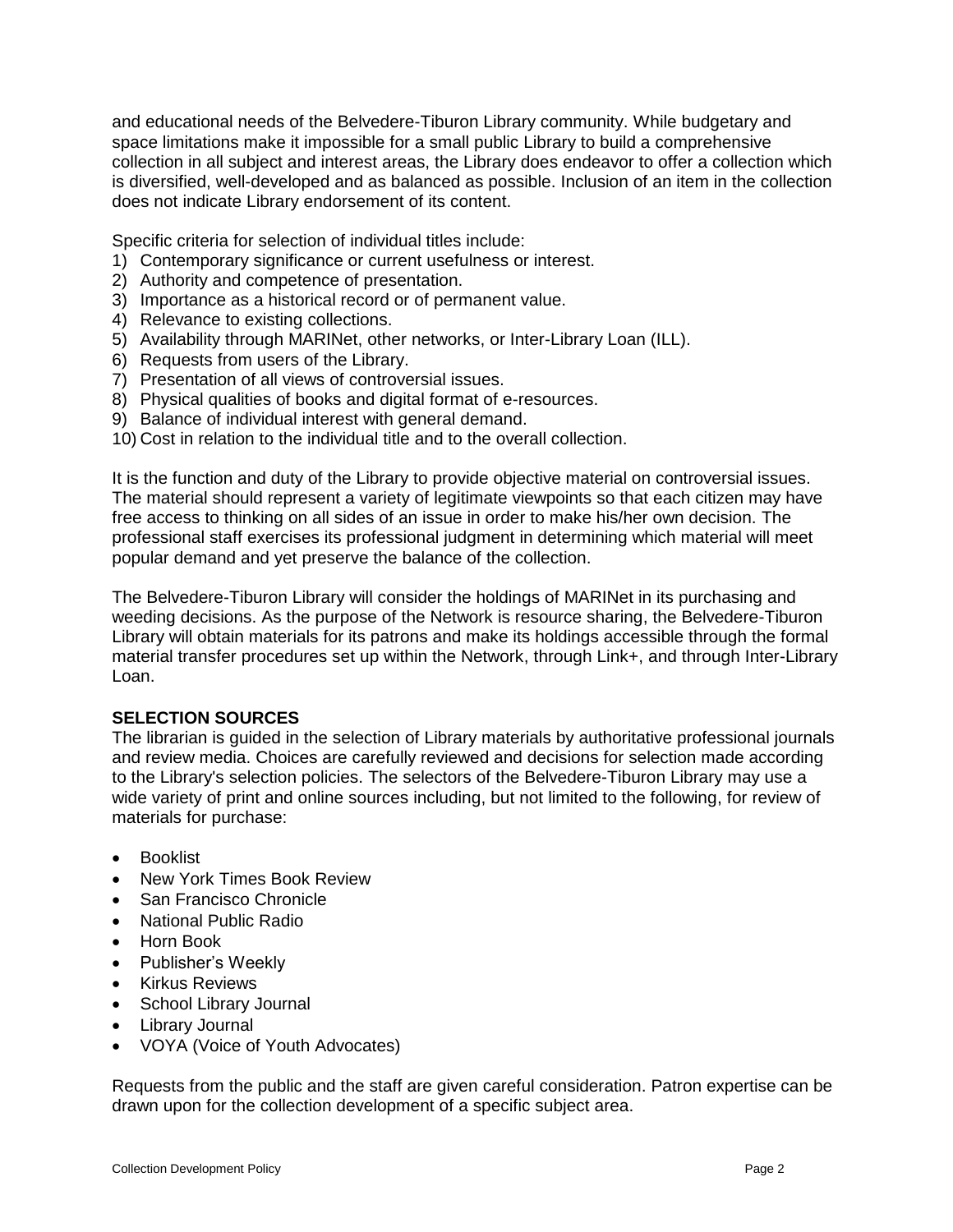## **FICTION COLLECTION**

The professional staff are responsible for maintaining a balanced, well-rounded fiction collection in both digital and print formats that satisfies the interests of a variety of readers in the community. No single arbitrary standard is used in selecting fiction. Each work is judged on individual merit and the needs of the collection as a whole.

The above print and online resources are the major sources for selection of fiction classics and semi-classics that may or may not include the complete works of an author. Care is taken to include translations, experimental novels, and examples of new trends. In addition, best sellers, science fiction, mysteries, westerns, romances, etc. are purchased, based on favorable reviews and the reading interests of the public.

# **NON-FICTION COLLECTION**

The non-fiction collection is extensive and includes digital resources in numerous formats as well as non-fiction books and other resources, the reference collection, magazines, newspapers, etc.

Non-fiction titles are judged on accuracy of information, clarity of presentation, authority of the author, reputation of the publisher, date of publication, suitability to the existing collection, and other general selection guidelines outlined elsewhere.

Occasionally a work may be added despite an unfavorable review or a format not generally chosen (i.e. textbook) if it fills a gap in the collection where a better work is unavailable or if there have been many patron requests. Works are selected to provide a range of viewpoints on issues, recognizing the individual's right to read unorthodox and controversial opinions.

## **REFERENCE COLLECTION**

The Library's role as a source of information requires an extensive and continually updated collection of materials in all subject areas in order to answer the briefest question as well as to provide the detail needed for extended research. The selection of titles for the Reference Collection is done with the help of a large number of authoritative bibliographical and review sources. Reference sources may be purchased in a variety of formats, increasingly digital in nature.

All materials in the Library may at one time or another serve in a small reference capacity. Reference materials are generally works that are consulted rather than read in their entirety. The variety of titles and formats is large – digital databases, encyclopedias, dictionaries, directories, genealogical and historical sources, career information, biographical dictionaries, maps and atlases, business and law sources, current magazines and newspapers. The previously mentioned selection tools used to acquire and maintain the entire Library collection are also part of the Reference bibliographic collection. Many generic titles are updated whenever revisions are released. Standing orders enable the Library to receive new editions as they are published. As digital database and reference work collections increase in size, scope, and availability, preference is given to this format due to its accessibility and popularity with library users. Paper reference works will continue to be acquired as required by demand.

Paper reference works and some databases are for use in the Library.

# **CHILDREN AND YOUNG ADULT SELECTION**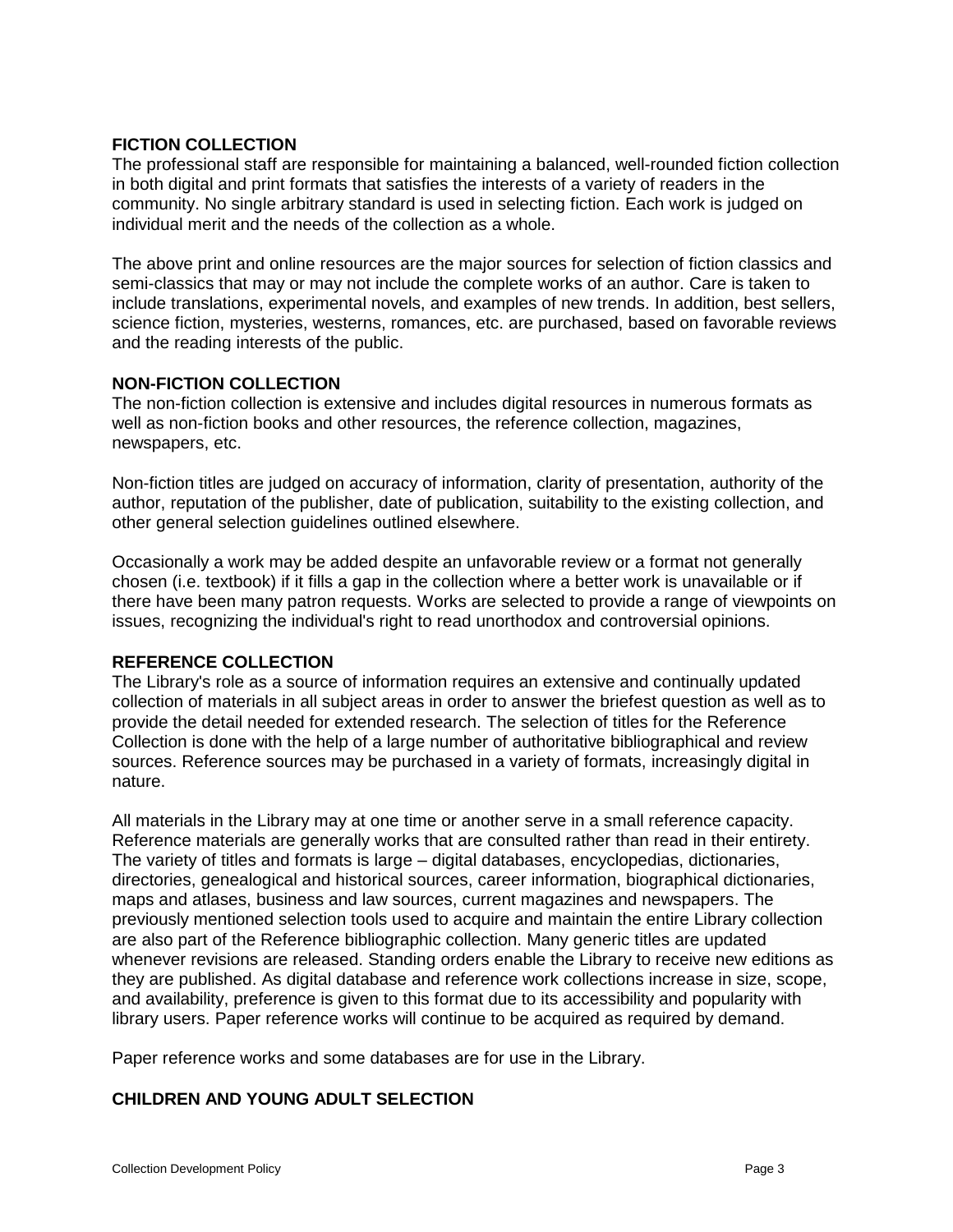Materials for the Children's Room are selected by the Children's Librarian. Materials for young adults are selected by the Teen Librarian and housed in the Teen alcove and within the adult collection, labeled as YA. The principles that guide the selection of materials for children and young adults are fundamentally the same as those for adult materials. Great emphasis is placed on a quality collection that will encourage pleasurable reading, provide information, expand the individual's world, and encourage and satisfy curiosity. Materials may be purchased, if appropriate, to supplement the schools' resources.

Materials are chosen for children and young adults for all years through high school.

The Library does not assume that all children and young adult materials will be suitable for every individual. Responsibility for a child's reading, audio visual and digital choices rests with his/her parents.

## **DIGITAL**

The Library acquires, makes available, and encourages the use of digital materials. These materials include digital downloads available to users at home or in the Library to a wide variety of devices. Formats include, but are not limited to ebooks, e-audiobooks, e-magazines, and evideos.

The selection of materials and the development of these collections follow the principles and guidelines of the Belvedere-Tiburon Library's selection policies.

# **VIDEO FORMATS**

Materials in all genres and all subjects will be collected as long as the subject and/or its treatment is deemed suitable to the e-Video or DVD format. Old formats such as videotapes will not be collected unless unavailable in any other format, and then only if demand requires it. Generally, the selection of e-Videos and DVDs follows the same standards as for print material. However, e-Videos and DVDs are recognized to have some fundamental differences and should be evaluated accordingly.

DVD/e-Video programs are evaluated as a whole and not on the basis of particular scenes or segments. A work will not be excluded from the collection just because it presents an aspect of life honestly or because it exhibits frankness of expression. An item need not meet all of the criteria to be acceptable. In some instances, materials may be judged primarily on artistic merit, or because of scholarship, or as valuable historic records, or as critical to the information needs of the community. In some instances, criteria may be determined by substantial demand.

In selection of material by subject, consideration is given to such matters as popular and timely demand for the item; relationship of the material to the general collection and to other materials available on the subject; the likely attention of critics, opinion makers, and the public to the item; its importance as a document of our times; and the cost of the item as compared with comparable material on the same subject.

The professional staff is responsible for the selection and collection management of DVDs and e-Videos. Items are considered for collection inclusion based on favorable reviews from authoritative professional selection tools and on popular demand. Regularly scheduled selection meetings will be held at which all the selectors will gather to discuss issues concerning collection matters. Each selector is responsible for acquiring DVDs and e-Videos in their assigned areas (Children's librarian will purchase children's DVDs and e-Videos.)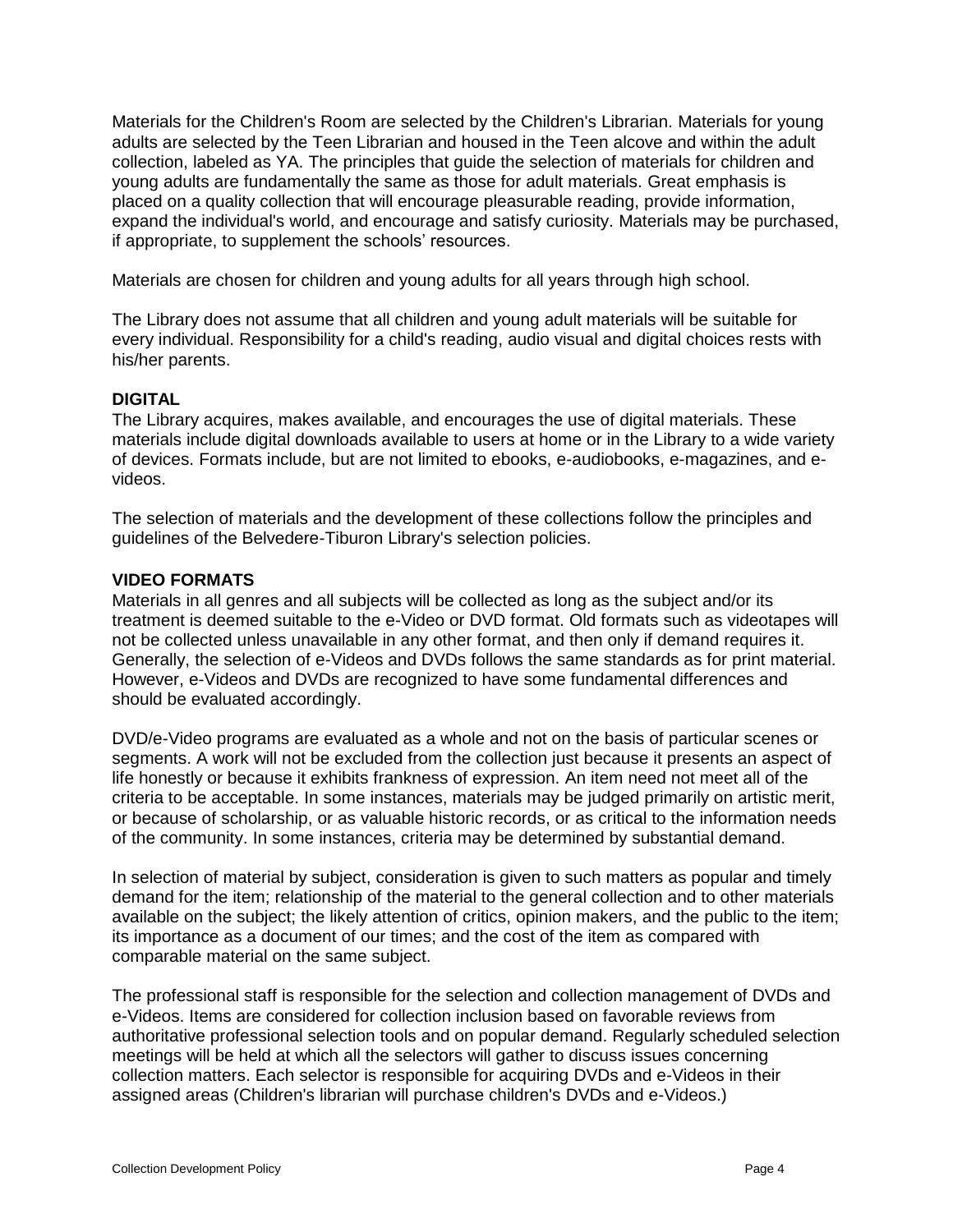## *Non-Fiction*

Nonfiction DVDs and e-Videos are purchased when the format provides a useful and eclectic way of presenting information to Library patrons. All general subjects will be acquired. Documentaries, plays and dramatizations of classic literature, film study, local and regional topics, lecture series, how-tos, concerts, operas, dance, and other musical productions, along with children's films, are considered important to the collection.

#### *Children's and Young Adult*

The importance of the visual experience in the lives of children is recognized by the Library. These materials should be useful and relevant to everyday needs, interests, and activities. Special emphasis will be placed on a child's developmental needs for stimulation of imagination and mental growth. A DVD or e-Video with children as the intended audience must possess and demonstrate respect for the child's intelligence, taste, and integrity.

Programming specifically designed to sell a product will not be purchased. Video adaptations of children's books, folk tales and fairy tales, animated videos and concept videos (videos teaching basic concept skills – such as shape, color, number recognition) will be included.

Young adult materials will emphasize current, popular, lively themes that contribute to the development and pleasure of this group. Also, programs concerning specific timely social and personal issues of interest to young adults will be collected.

#### *Feature Films*

Classics – Motion pictures considered classics by scholars will be added to the collection as the budget allows. Preference will be given to DVDs and e-Videos that illustrate the history and development of film as an art form. The collection will also include the most important works of acclaimed producers, directors, actors and actresses.

American Feature Films – Features will be purchased to satisfy the public's need for recreational materials, and to serve differing tastes and interests.

Foreign Films – DVDs and e-Videos of foreign made films can be an important source of information on a country and its culture. The Belvedere-Tiburon Library will endeavor to collect foreign films that have won a major award in their country or ours and/or have received critical acclaim.

## **AUDIOBOOKS ON CD**

Audiobooks on CD are one format purchased for spoken word and language instruction recordings. Selection criteria include subject demand, technical quality and clarity, and author recognition. Audiobook cassettes are no longer purchased and are being phased out of the collection.

#### *Adult Fiction*

This collection consists of classic and contemporary fiction.

#### *Adult Non-fiction*

The adult non-fiction collection covers a variety of subject areas, including lecture series, language instruction, music instruction, business law, biography, plays, and general non-fiction.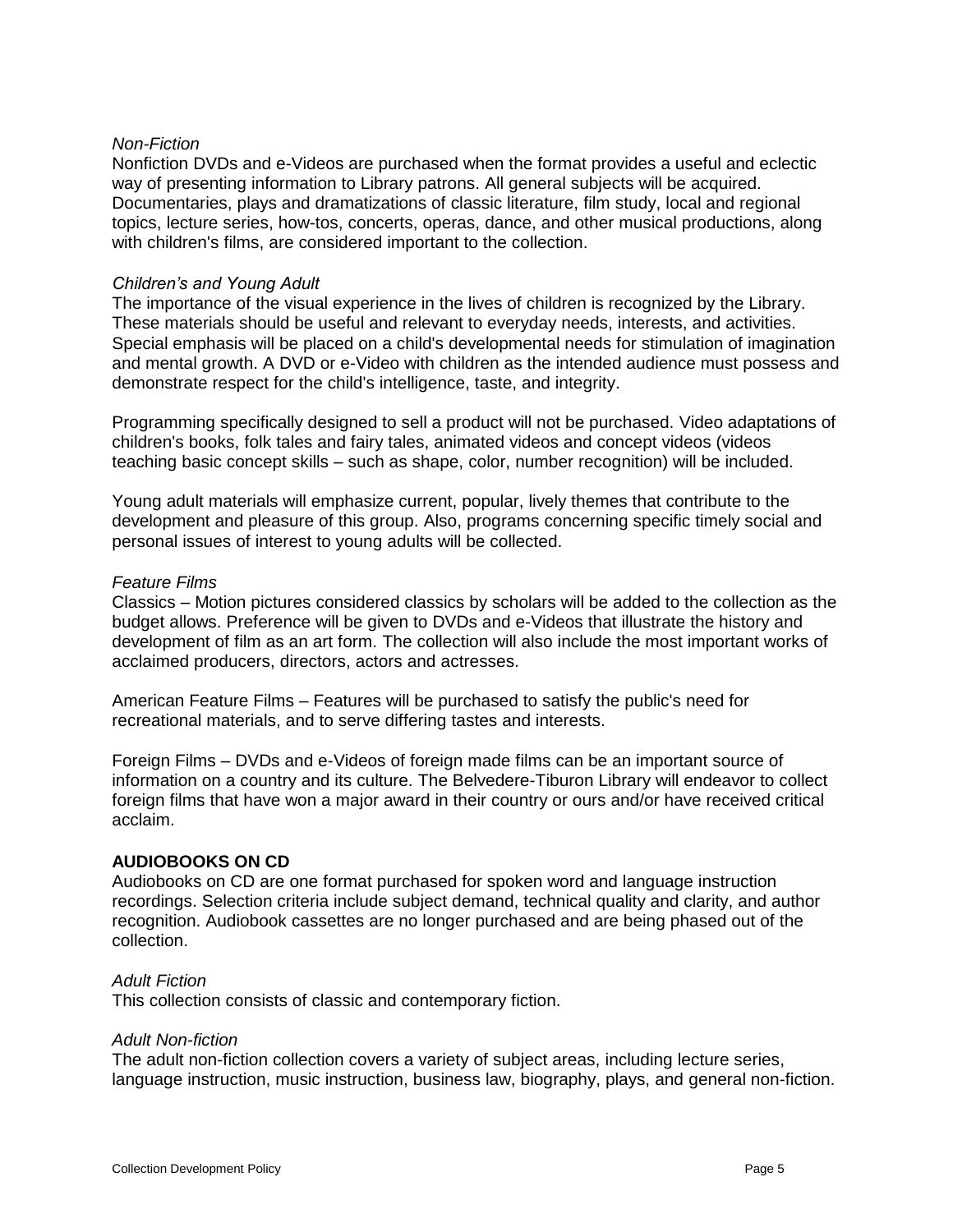#### *Juvenile*

The Children's and Young Adult audiobook collection consists of fiction and non-fiction. The collection is intended for users at the pre-school, elementary, middle and high school levels. The fiction collection contains read-alongs, book CD sets, and books on CD. The non-fiction contains poetry, language instruction, biographies, and general non-fiction.

#### **COMPACT DISCS**

Compact discs are the format of choice for all adult musical recordings. The collection represents all genres, styles, time periods, composers, and performers. Selection criteria include reviews, sound quality, performance, and various music awards.

#### *Classical*

The classical collection covers vocal and instrumental music, from solo to large group, and represents composers of all eras. The Library seeks to have a broad, definitive collection of works by major composers; to purchase works by contemporary composers; to include performances by noted artists of the time; and to have a collection that represents the world of classical music.

#### *Opera*

The collection includes operas from most countries and from all major composers. Operas are selected with consideration given to the composer, the conductors, the performers, and the soloists. The Library seeks to have a broad, representational collection with all major operas.

#### *Popular/Rock*

This collection includes traditional pop, rock, heavy metal, new age, gospel, musicals, and some movie soundtracks. A small sampling of greatest hits, collections or anthologies, and movie soundtracks is selected depending on reviews and budget. The Library seeks to have a balance of local, national, and international artists.

#### *Jazz*

This section includes rhythm and blues, ragtime, and big band, covering vocal and instrumental, solo and group recordings. The jazz greats and all jazz eras are represented.

#### *Folk*

This section covers U.S. and world folk music and contemporary folk artists. The Library seeks to represent all styles and to have a balance of local, national, and international artists, historically as well as currently.

#### *Country*

Recordings by soloists and groups of all styles are selected, from country-rock to country western to country folk.

#### *Juvenile*

CDs are selected from popular artists for pre-school through high school levels.

## **COLLECTION MANAGEMENT**

It is the function of the professional staff not only to select but also to discard (weed) materials. Weeding is the continuous examination and thorough analysis of Library materials for the purpose of maintaining and strengthening the collections. Discarding of materials requires judgments as important as those used in selection. Duplicates or older editions, damaged or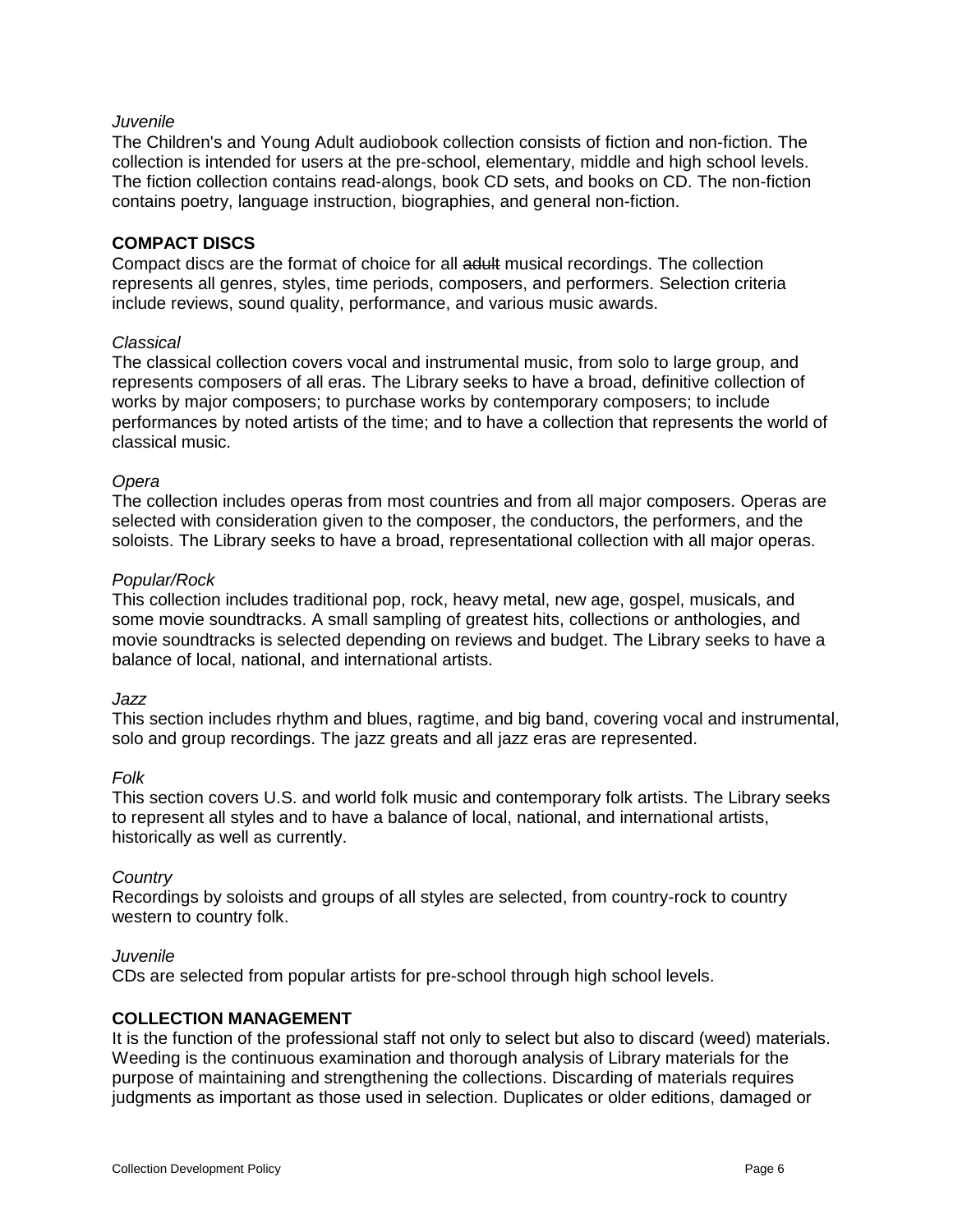worn items, and materials outdated, no longer useful to the collection, or not used by patrons may be withdrawn.

The Belvedere-Tiburon Library is built to house a collection of approximately 60,000 items. In order to free up space for newer materials, older materials must be reviewed for their relevancy, timeliness, and accuracy. The MARINet database is consulted before an item is withdrawn. If a book or other item is available within the MARINet system at another library and the circulation statistic on the item is low, it may be withdrawn for space reasons as the item can be obtained for use by our patron from another library.

The library makes every attempt to offer withdrawn materials to other nonprofit organizations. The library may sell the items online or as part of a library sponsored book sale program.

# **BOOK MENDING, BINDING, ETC.**

Any Library materials that are found through shelf review or at the Circulation desk in need of repair will be given to the selector responsible for that area of the collection for review. The selector should take into account the value of the item to Belvedere and Tiburon and/or MARINet, the cost of the repair, and the patron use of the material. Accordingly, the material may be kept as is, withdrawn, replaced, repaired, or rebound.

## **GIFTS**

Gifts of books, periodicals, and other materials may be accepted only if their use and final disposition is subject to the regulations of the Library. They are accepted with the understanding that they may not necessarily be added to the collection. The Library reserves the right to add the material to its collection, sell, offer the materials to another Library, or discard.

## **CENSORSHIP**

It is the function and duty of the Library to provide material on controversial issues. The material should represent a variety of legitimate viewpoints so that each individual may have free access to thinking on all sides of an issue in order to make his or her own decision. Since no adequate criteria exist for judging controversial material, the professional staff exercises its professional judgment in determining which material will meet popular demand, and yet preserve the balance of the collection.

The Belvedere Tiburon Library Agency recognizes its right and responsibility to provide worthwhile materials of interest to its readers, including those on all sides of controversial issues. If materials meet the criteria of selection, they will not be removed from the collection because of pressure by any individual or group. The Library will not indicate through labels or other devices, particular philosophies presented in Library materials.

It is deemed the responsibility of parents to determine what their children may borrow. Selection of material for the adult collection is not restricted by the possibility that young people may obtain material their parents consider inappropriate.

Access to Library materials shall be controlled only to the extent necessary to protect it from damage or theft.

## **PROCEDURE FOR REVIEW OF LIBRARY MATERIALS**